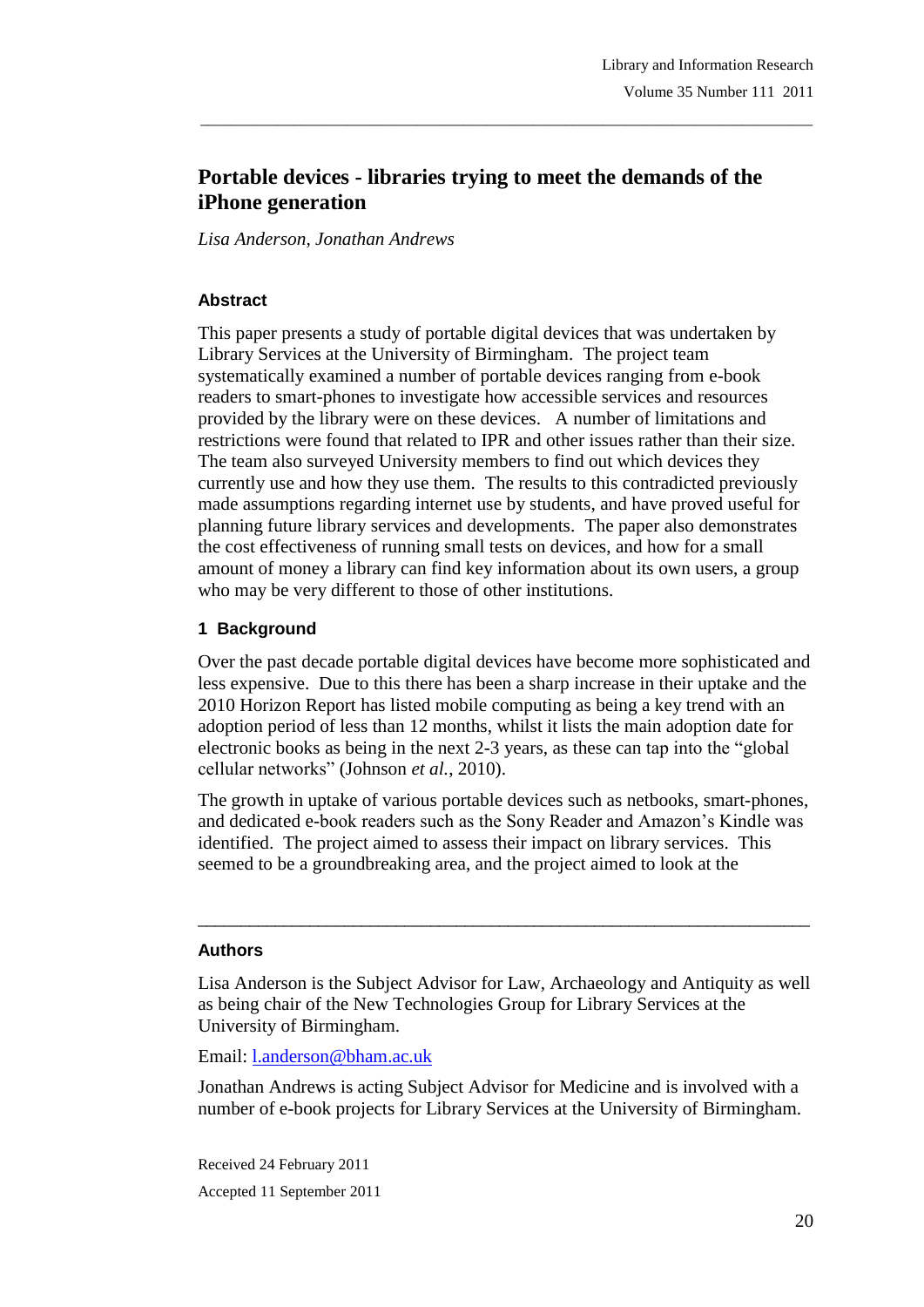possibilities for future use and try to pre-empt some of the demands that might be made. This was firstly done by purchasing a number of devices, and systematically testing how they worked with the library services and resources at the University of Birmingham. Secondly, members of the University were surveyed to find out how they currently interact with portable devices. The results of both the review of the devices and the survey are discussed in full below.

\_\_\_\_\_\_\_\_\_\_\_\_\_\_\_\_\_\_\_\_\_\_\_\_\_\_\_\_\_\_\_\_\_\_\_\_\_\_\_\_\_\_\_\_\_\_\_\_\_\_\_\_\_\_\_\_\_\_\_\_\_\_\_\_\_\_\_\_\_\_\_\_\_\_\_\_\_\_\_

# **2 Devices**

A range of devices were selected. These were:

E-book readers:

Sony Reader PR-550 and Touch edition PR-600, Elonex e-book, Cybook Gen 3, iRex Iliad 2nd Generation, Amazon Kindle (this had just became available via Amazon USA only).

Other devices:

iPod Touch, Samsung netbook, Treo Pro Palm (smartphone).

As only one mobile phone could be purchased for the project it was decided to purchase an iPod Touch rather than an iPhone as the functionalities of the two devices are very similar, with the exceptions that the iPod Touch lacked the camera and telephone calling capabilities. This then allowed the purchase of a very different mobile phone complete with Microsoft Office.

# **2.1 Testing**

The devices were tested initially by Library Services staff to assess a range of technical features and capabilities within pre-designated criteria. These included size and memory capacity and their ability to access library resources.

Library Services staff were asked to use the devices to give us some real-life, honest reactions - and complete a simple feedback sheet with six questions.

Sample:

Question 5: Could you see yourself using this device for work purposes in the future?

- Respondent 1 (testing the first Elonex eReader): "No, too slow overall to be useful".
- Respondent 2 (testing the first Sony eReader): "Not really. Personally I prefer other methods of reading and ways of carrying my work around."

Only by testing the devices could the practicalities or otherwise of using them in a library or academic context be seen.

The devices were first tested to see if a user would be able to access and/or read ejournal articles via the device. As the e-book readers, apart from the Kindle, had no web browser it was impossible to use them to access, from within, any ejournal articles. Instead the user would need to use a PC first to access the article and then download it to the e-book reader using either a wireless service or the USB connection. This worked well for all of the e-book readers tested. Though the Kindle has a web browser it is still only in BETA mode, and the testers were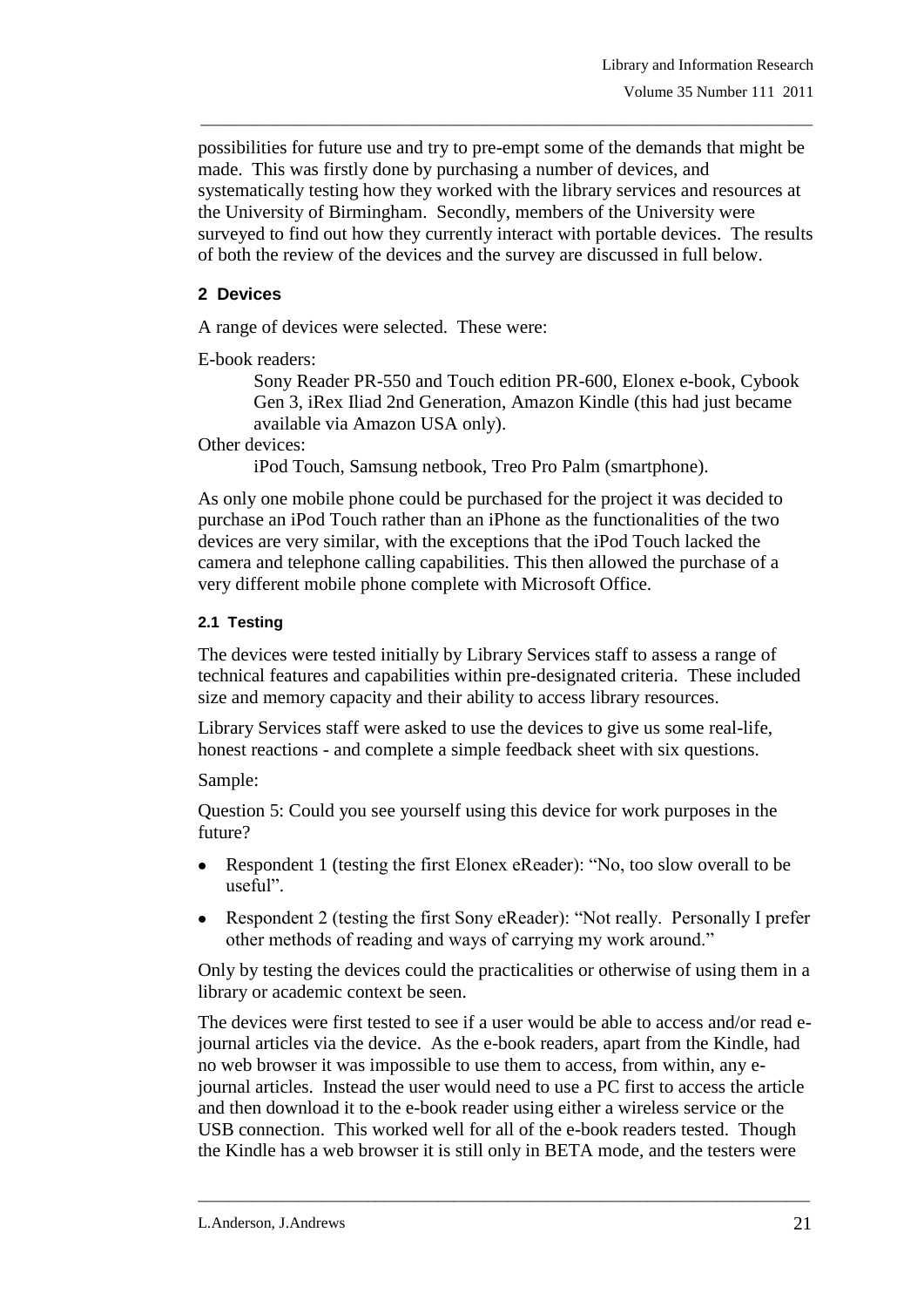unable to access or download any journal articles via that method. The Kindle also has problems with displaying some PDF articles in a format that is easy to read – the text is often too small. Surprisingly the font increase feature of the Kindle does not work on PDF documents; this meant that the PDFs had to be converted into TXT files before the font increase feature could be used.

\_\_\_\_\_\_\_\_\_\_\_\_\_\_\_\_\_\_\_\_\_\_\_\_\_\_\_\_\_\_\_\_\_\_\_\_\_\_\_\_\_\_\_\_\_\_\_\_\_\_\_\_\_\_\_\_\_\_\_\_\_\_\_\_\_\_\_\_\_\_\_\_\_\_\_\_\_\_\_

It was very easy to access and download journal articles via the netbook. It was also very easy to access journal articles via the iPod Touch as long as there was a wireless connection. It did prove to be difficult to download articles to the iPod Touch, although with the newer operating system (iOS4) which enables the iBooks App, this is more straightforward. The user simply chooses to open the PDF in iBooks, which in turn saves the PDF. The iBooks "Library" has separate collections for Books and PDFs. (Clearly, the bigger screen of the newer iPad would be easier for viewing and reading PDFs and books). Despite the Treo Pro Palm mobile phone having internet access it proved to be very frustrating to navigate through the online systems on such a small screen and slow connection. The testers also had mixed success in getting the full text to display when they had navigated to it. For example the Harvard Law Review is available to the University of Birmingham in PDF format via both EBSCO and JSTOR. The JSTOR PDFs opened without any problems though they were obviously quite small and not conducive to reading long pieces of text. The same article in PDF via EBSCO would not open despite testing it and other articles several times.

Next, access to the university's e-book collections was tested on the devices. It soon became clear that the majority of the university's e-book content could not be read via the e-book readers, again because the readers did not include fully working internet browsers, but also because the majority of our e-book suppliers do not allow the download of significant portions of the text. This again meant the netbook and the iPod Touch were the best devices to use for accessing University of Birmingham libraries" e-book collections. Although the Palm mobile phone had a web browser, navigation and display of content was unsatisfactory. These findings support those of a similar study conducted by Yale University (Thomas, 2009), which showed that 84% of their e-book collection could be accessed via the iPod Touch whilst only 24% could be accessed via dedicated e-book readers. It could be suggested that for e-book readers to gain popularity amongst academic users, they need to have a fully functioning internet browser and WiFi service. Alternatively, e-book suppliers need to develop new business models that allow for books purchased by libraries to be downloaded to portable devices to be read offline.

Testing was also done to see if users would be able to access the Library"s information literacy training courses that are held within the VLE. Once again due to the lack of web browsers the testers could not do this via the e-book readers. The netbook worked like a normal PC and gave full access, as did the iPod Touch. The Treo Pro Palm mobile phone did allow the testers to log into the VLE but once there it did not display the course lists correctly, so was essentially useless.

Overall the netbook and the iPod Touch proved to be most the versatile tools for accessing university resources such as the library catalogue, electronic resources,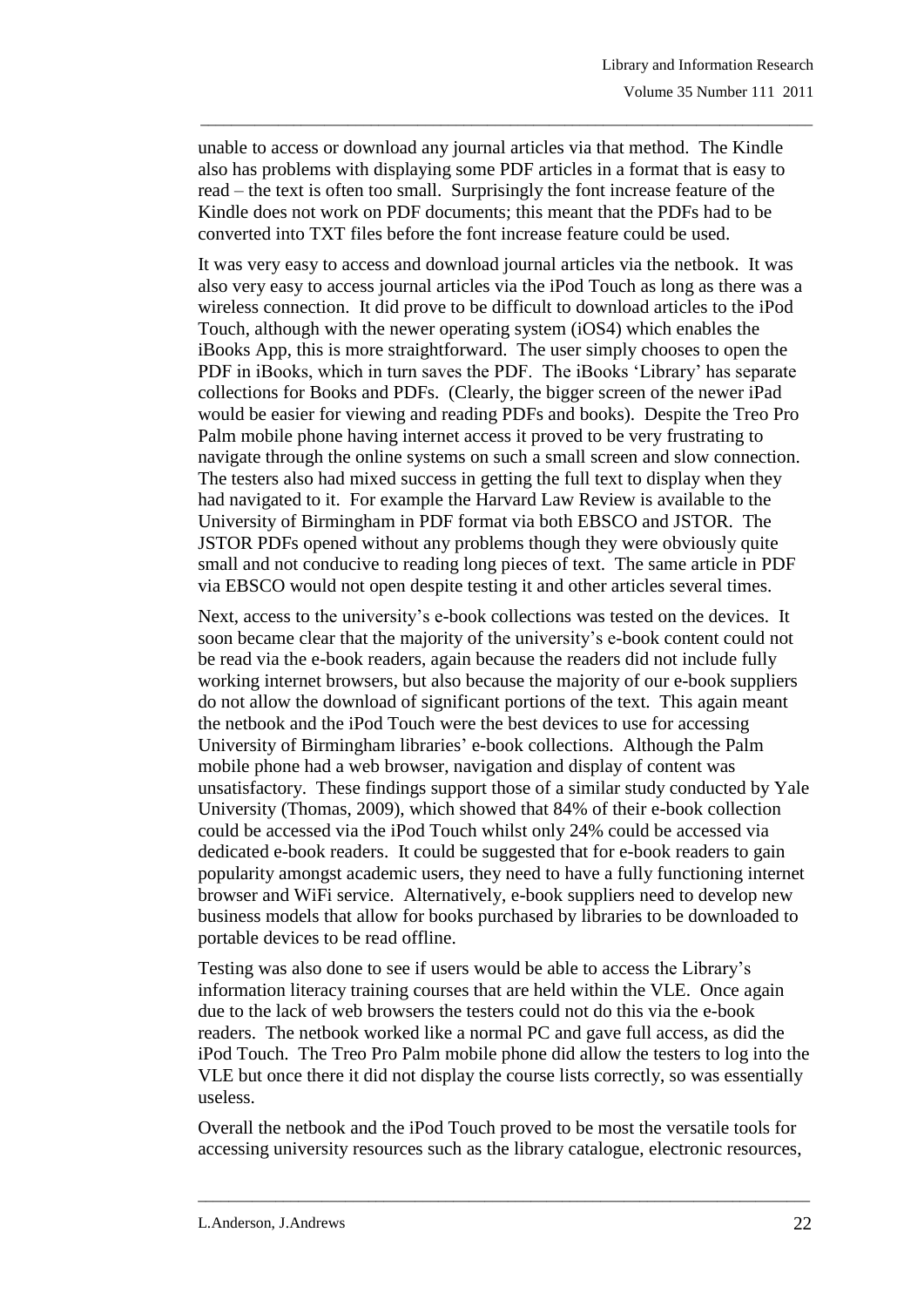email, VLE, web pages, portal etc. The e-book readers were only really useful for reading longer pieces of text once they had been downloaded via a PC, but they performed the job of being readable far better than the other devices. Despite the mobile phone having the most functionality, it proved to be very poor at performing the tasks of accessing the range of university services.

\_\_\_\_\_\_\_\_\_\_\_\_\_\_\_\_\_\_\_\_\_\_\_\_\_\_\_\_\_\_\_\_\_\_\_\_\_\_\_\_\_\_\_\_\_\_\_\_\_\_\_\_\_\_\_\_\_\_\_\_\_\_\_\_\_\_\_\_\_\_\_\_\_\_\_\_\_\_\_

### **2.2 E-book readers - possibilities and limitations**

University members often have to carry a significant number of books to and from campus but it is now possible to carry hundreds or thousands of books on a lightweight e-reader. WiFi and 3G enabled devices make the mobile web easily attainable through phones, netbooks and now tablet computers. All of these offer potential to busy students and staff preparing lessons, assignments and projects which often require the use of library resources.

In this study the limitations of e-book readers rapidly became apparent. Slowness of navigation to and around an individual title make equivalent use to that of a print textbook particularly impractical, as do the limits of graphics and text formatting, despite the advances of the Kindle. Users may opt for the multifunctional tablet PCs now on the market, the iPad leading the way with its iBook Store and Samsung"s Galaxy Tablet with the eReading app. The graphics of the tablets make for much more attractive reading, and may be essential for students of anything from art to anatomy - or for anyone who needs colour. Navigating around e-books is also much quicker using the tablets than the e-ink readers, (though the lack of eye-strain with a Kindle or Sony is still significant). This and other limitations have been noted by other projects such as Cranfield and the Open Universities" e-book reader pilot (Mallett, 2010) and (Lippincott, 2010).

*However, the current limited functionality, for example inability or poor capability for annotation or note taking, has made them less acceptable in some areas of higher education, particularly as textbook substitutes.* 

(Lippincott, 2010)

## **2.3 E-book reader loan schemes**

Some academic libraries are already offering e-readers on loan: the Radcliffe Science Library in Oxford has two Kindles and a Sony Touch (Bodleian Libraries, 2011); Newcastle University lends Sony Readers (Newcastle University, 2011). In the USA, some libraries have implemented a Kindle loan scheme, including the University of Alabama and North Carolina State (University of Alabama, 2011).

Additionally some other libraries are offering digital loan e-books in formats including E-pub and Mobipocket, for download to e-readers and other devices owned by the user, for example in South Dublin (South Dublin Libraries, 2011). Users can also choose their own loan time (an advantage of digital rights management (DRM) application).

This project aimed to find out if it was worth buying a set of e-readers and lending them to users. This idea was eventually rejected for a number of reasons.

First, as explained by Hilton and Wiley (2010), "digital rights management technologies prevent some ebooks from being downloaded or used on multiple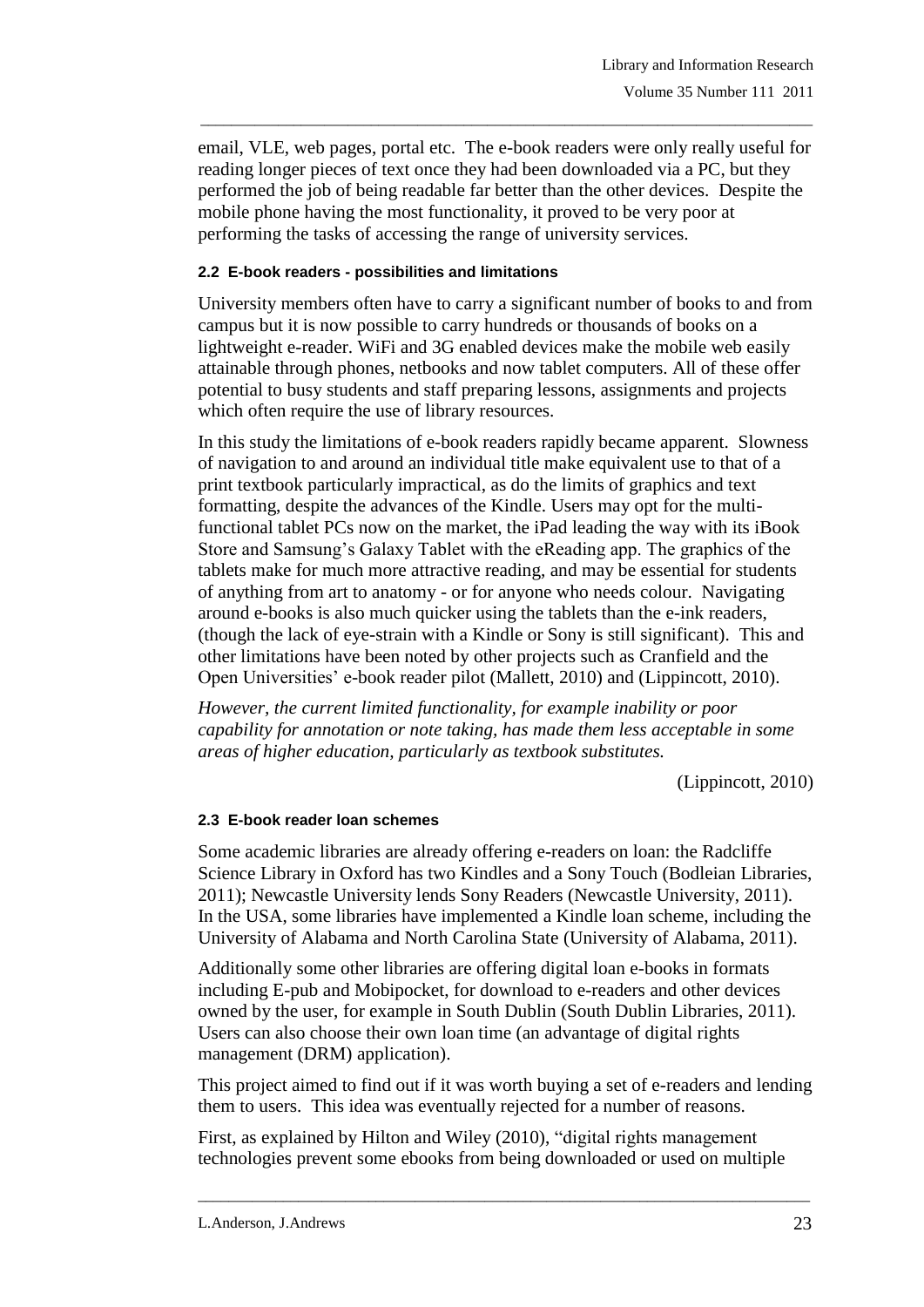computers". This in effect means one book per e-book reader, not transferrable to other e-readers even via an SD Card. Purchased material almost always has this restriction. This disables shared use in library terms, except by sharing the same e-book reader. A new development enables Kindle owners to "lend" their purchased e-books to other Kindle owners for a set period, whilst having their own access blocked for that time (Page, 2011).

\_\_\_\_\_\_\_\_\_\_\_\_\_\_\_\_\_\_\_\_\_\_\_\_\_\_\_\_\_\_\_\_\_\_\_\_\_\_\_\_\_\_\_\_\_\_\_\_\_\_\_\_\_\_\_\_\_\_\_\_\_\_\_\_\_\_\_\_\_\_\_\_\_\_\_\_\_\_\_

Secondly, the administration time involved in issue desk staff issuing the devices and checking them on return to ensure that anything the borrower had uploaded was removed is substantial. There was also uncertainty over the question of whether to lend out the devices with content already added or with no content, so that students could add their own items. It would be difficult to pre-load devices for loan and still ensure fair coverage of all programmes of study.

However, the main factor that decided against lending out devices, especially preloaded ones, was the difficulty of gaining any usage statistics to indicate which items on the readers were being used and how often. Currently, each time a student accesses an electronic item, usage statistics are recorded, and given that this information is used as a factor when deciding whether to cancel subscriptions, it is vital that these statistics are accurate. Once an item has gone offline as a download to an e-reader, with a number of other titles, usage measurement is impossible.

In the short time scale of this project the first e-book readers that were purchased now seem old compared to newer versions, so a library purchasing e-readers for loan also has to consider the life cycle of these devices and the speed of change. Rapid purchase of the latest hardware - without prior critical assessment - possibly in an attempt to look "cool" or "modern" to users, will just as rapidly leave libraries with expensive and obsolete equipment. It is still being considered whether to make some types of portable devices available to users who benefit from the assistive technology functions (such as text to speech).

#### **2.4 Limitations - availability and format issues**

Compared to print there are still not many books available in e-format - publishers are reluctant to release current, frontlist (or much backlist) material this way. This is now changing as more publishers are offering their collections digitally, but only slowly. Commercial retailers such as Amazon have indicated good sales of e-books, now outstripping paperback print sales in Amazon"s case (Campbell, 2011) but how much of this is of material not otherwise out-of-print? A browse of e-books available on retailers" websites, and a comparison with what is available in print, soon shows up the disparity. Textbooks in particular are still seen as the 'crown jewels' for publishers. While there is a trend to providing extra e-content - for an individual user - this is linked to the purchase of the hard copy book with a supplied password (the e-content can only subsequently be accessed by the first person to use this). This means that libraries are unable to make this extra e-material available to their users, as only the first person who registered can gain access to that material.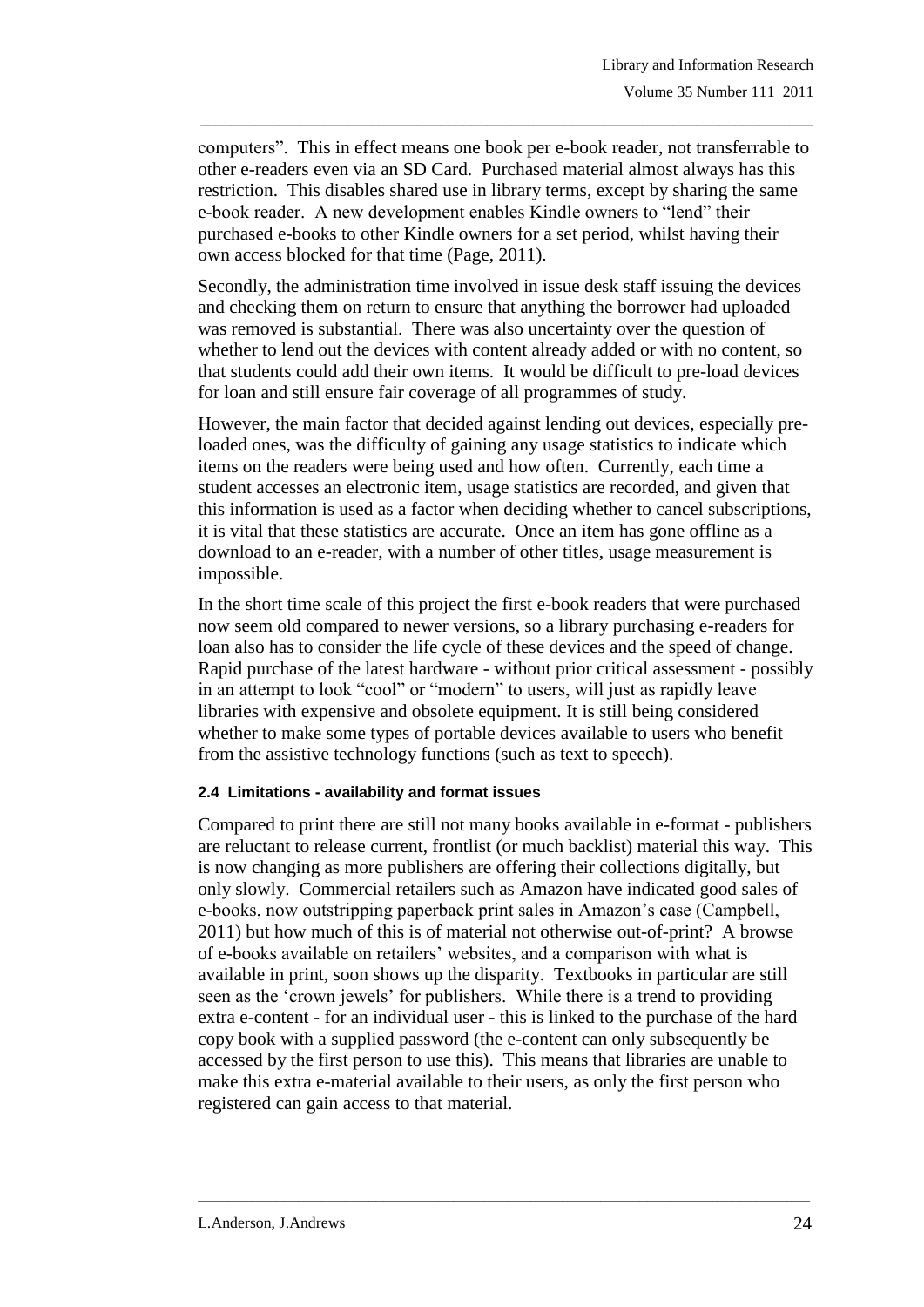#### **2.5 Library acquisition and e-book access**

Publishers are often reluctant to allow third-party suppliers, i.e. aggregators such as eBrary or MyiLibrary, to re-sell their content, so libraries have to buy in to a number of publisher platforms to provide the best range of material for users. Again, DRM will prevent downloads to offline or other devices, which means that direct online access to password-protected university e-resources has to be the route for portable devices. File formats still vary across e-readers: Amazon use their own format for the Kindle, and E-pub is the most prevalent for the Sony and similar readers such as the Elonex. PDF, .txt and .html file formats are also used, but with varying results in terms of presentation quality and thus usability.

\_\_\_\_\_\_\_\_\_\_\_\_\_\_\_\_\_\_\_\_\_\_\_\_\_\_\_\_\_\_\_\_\_\_\_\_\_\_\_\_\_\_\_\_\_\_\_\_\_\_\_\_\_\_\_\_\_\_\_\_\_\_\_\_\_\_\_\_\_\_\_\_\_\_\_\_\_\_\_

Apple have made inroads with their dedicated apps such as the iBook store, Stanza, Beamitdown, and of course Kindle books from Amazon (acknowledging that many will prefer to read Amazon e-books via Apple devices rather than buy a Kindle), though recent news stories suggest that Apple may be re-visiting allowing competing e-book Apps onto Apple devices (Miller and Helft, 2011).

#### **2.6 E-books: the persistence of print**

Gutenberg or Caxton were maybe the Steve Jobs or Bill Gates of their day. Mass production of print books has been an invention that has probably not yet been surpassed. Print books are simply very popular with users, including younger readers who might be expected to prefer e-format and devices.

*Currently the use of e-books mostly satisfies the need for brief information and rapid fact extraction. This may be due to poor usability … but suggests that print titles are required and that e-books complement the use of print*

(JISC Collections, 2009).

Academic journals, a later invention, have proved more amenable to the e-format and respond well to access by portable internet-connected devices.

## **2.7 Assistive Technology**

This aspect became clearer towards the end of the project when the features provided by Apple with the Snow Leopard operating system came to our attention, particularly as provided by the iPad and greater-capacity (more than 8GB) iPod Touches. The University's Assistive Technology officer is currently testing an iPad for use with students who could potentially benefit from these features.

The Kindle has a text-to-speech function, but the keypad below the screen is not user-friendly for visually-impaired users. Indeed, there have been concerns about the trialling and use of e-book readers in the USA. Scott, the editor of *North Carolina Libraries,* noted the US Department of Education"s recommendation not to use e-readers or similar devices "in a teaching or classroom environment" due to inaccessibility to visually impaired users.

In its re-affirmation of the requirements of the Americans with Disabilities Act of *1990 the Department of Education "ask[s] that you take steps to ensure that your college or university refrains from requiring the use of the any electronic book*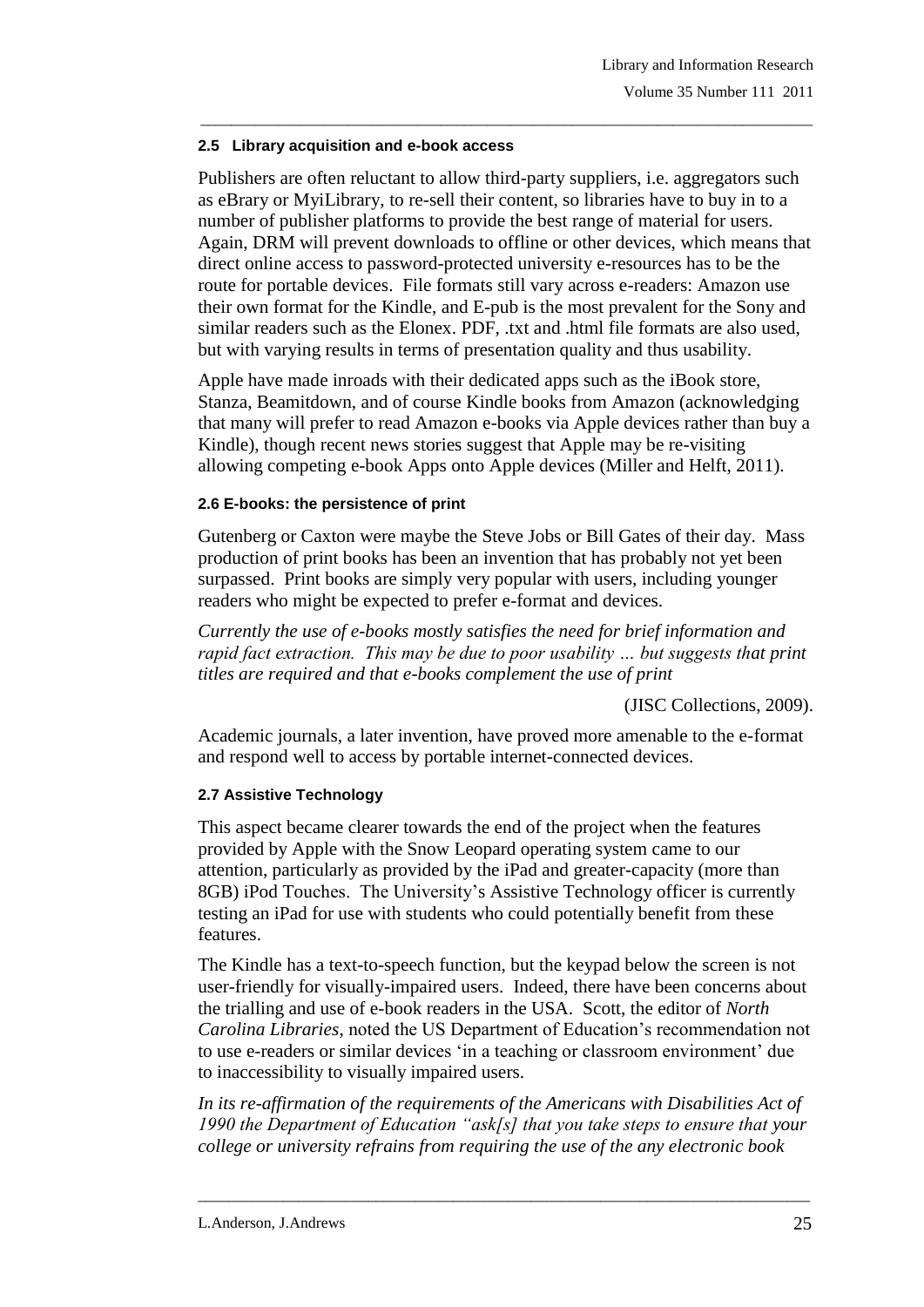*reader, or other similar technology, in a teaching or classroom environment as long as the device remains inaccessible to individuals who are blind or have low vision."*

\_\_\_\_\_\_\_\_\_\_\_\_\_\_\_\_\_\_\_\_\_\_\_\_\_\_\_\_\_\_\_\_\_\_\_\_\_\_\_\_\_\_\_\_\_\_\_\_\_\_\_\_\_\_\_\_\_\_\_\_\_\_\_\_\_\_\_\_\_\_\_\_\_\_\_\_\_\_\_

(Scott, 2010)

All the e-readers allow for increasing font size, and netbooks have the zoom function of laptops and PCs of course. iPods (and iPads) use the pinch-screen facility to increase or decrease, and apps generally have a font size increase/decrease option (pinch-screen or stepped).

This is a significant area which needs to be considered in any future purchasing decisions, and is perhaps the most exciting in terms of improving access and use for groups that are sometimes left out of the discussion (as they were with print books).

# **3 The Survey**

Having subjected selected portable digital devices to testing by Library Services staff, the project also aimed to find out how other members of The University of Birmingham currently used portable devices and to discover which University services they would be most keen to be able to use via such devices. As Char Booth (2009) points out, "dynamic services should preface their efforts with local research in order to create a clearer perception of *actual*, rather than *imagined*, library and information needs of their immediate campus microcosm." Booth makes the point very clearly that each university is unique, and so before large amounts of money are invested in new technologies or in developing new services for use with these technologies, it is important not to base decisions on assumptions of what users are currently doing and what they would like to be able to do, but to find out by asking them.

To do this an online survey ran for four weeks during Easter 2010. The survey was advertised via the Library web pages and by also posting about it on Facebook sites that were popular with University of Birmingham students (the later proved to be a very successful way of gaining respondents). There were 301 responses in total. The majority of respondents (209) fell into the 16-25 year old age bracket and were students.

## **3.1 What they already own**

The survey started by asking which devices respondents already owned. All but one respondent owned a mobile phone and the majority (252) also owned a laptop, with a further 24 owning a netbook. Only 14 of the respondents owned an e-book reader, with the most popular being a Sony Touch (at this time the Kindle was not for sale via amazon.co.uk). The majority of the respondents (194) stated that they would not be considering purchasing an e-book reader in the future. Interestingly more owned an iPod Touch (48) than an iPhone (36).

## **3.2 What was really "portable"**

In order to find out which of these "portable" devices was really considered to be an item that respondents would be willing to carry with them on a regular basis,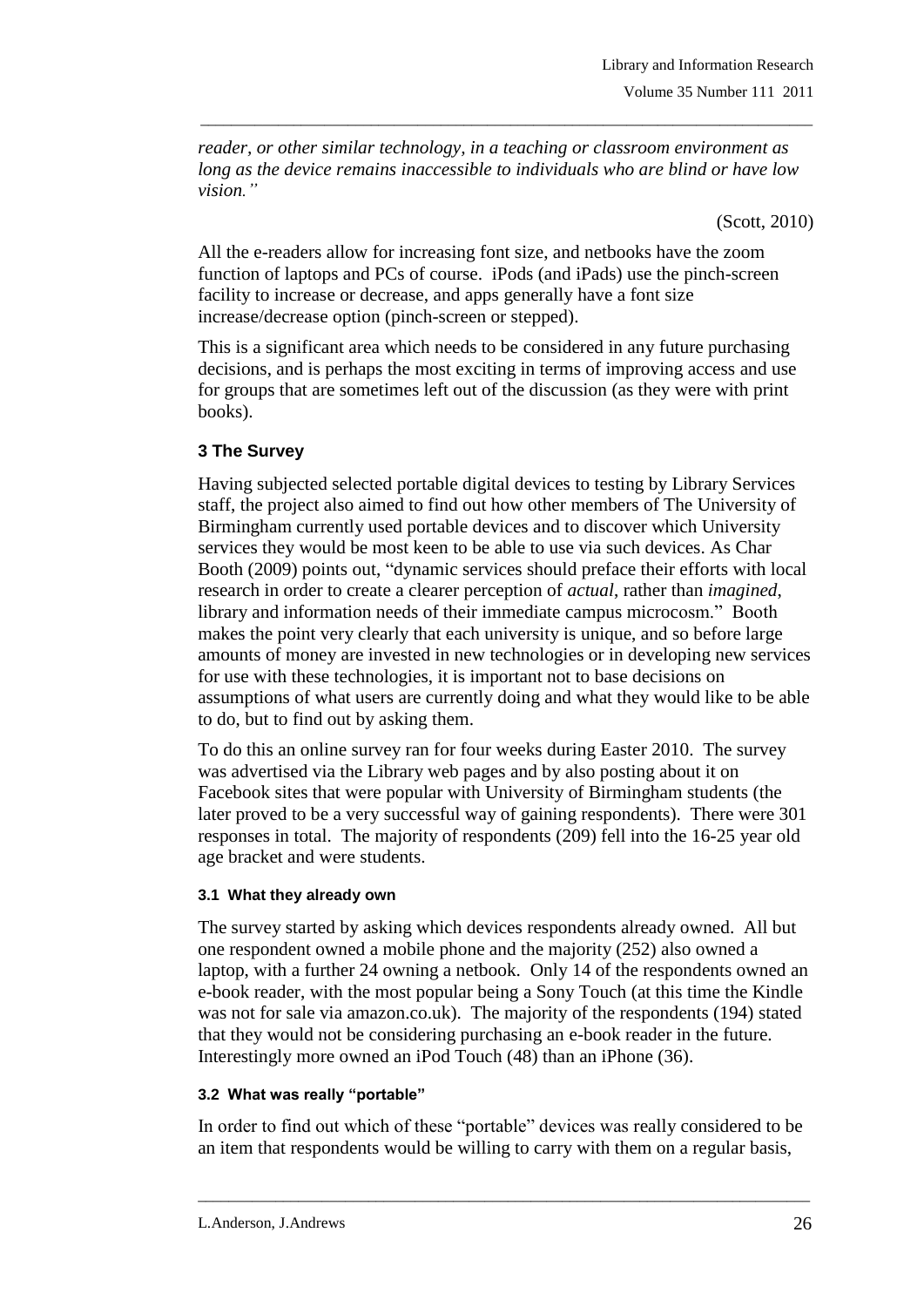the survey asked which of the items owned by respondents were also brought by them onto the University campus. Everyone that owned a mobile phone carried it with them to university. The laptop and the netbook were perceived as being less portable with only 116 of the 252 laptop owners carrying it to university. The netbook fared slightly better with 17 of the 24 netbook owners being willing to carry the device to university. The survey did not ask why they did not bring the other items to university with them, but it may be partially that the size and weight of these items makes them less portable, and also because the respondents would be able to access computer clusters on campus and so may not have felt the need to carry such items with them.

\_\_\_\_\_\_\_\_\_\_\_\_\_\_\_\_\_\_\_\_\_\_\_\_\_\_\_\_\_\_\_\_\_\_\_\_\_\_\_\_\_\_\_\_\_\_\_\_\_\_\_\_\_\_\_\_\_\_\_\_\_\_\_\_\_\_\_\_\_\_\_\_\_\_\_\_\_\_\_

## **3.3 Mobile phone usage**

To help plan for future mobile services, the survey wanted to find out the age of the mobile phones that our members were using. Just under half (142) of respondents owned a mobile phone that was under 12 months old, and a further 91 respondents had a mobile phone that was between 1-2 years old.



**Figure 1: The age of the respondents' mobile phones.**

Figure 1 shows that very few respondents had a phone over the age of 2 years, with only 5 respondents having a phone that was over 5 years old. It is expected that these figures will remain similar over the coming years with the majority of users having newer mobile phones. As the majority had a newer mobile phone, so it was likely that their mobile phones would include some type of internet browser and functionality.

The project team noted that there was a general assumption by those working within the University and by participants at librarian events (conferences, workshops etc.) that the majority of students accessed the internet frequently using mobile phones, and was keen to see if this was true of University of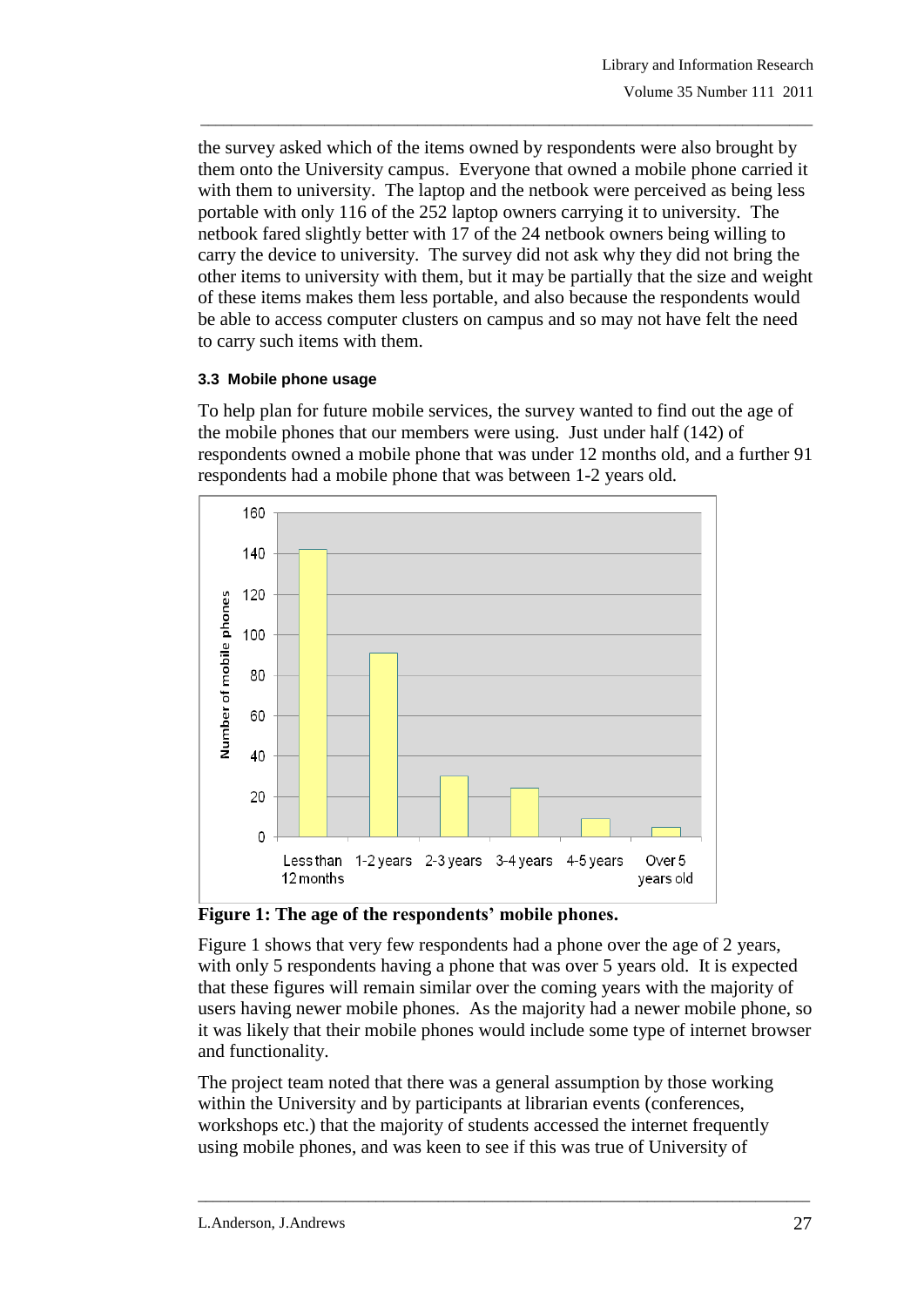Birmingham members. The survey found that users were divided in their use of accessing the web in this way, with 107 respondents stating that they access the internet daily via their mobile phone, whilst 147 of the respondents had never accessed the internet via their mobile phone. The results showed that even in the 16-25 age category there was still a large divide, with only 81 of the 209 accessing the internet daily via a mobile phone whilst 96 never did.

\_\_\_\_\_\_\_\_\_\_\_\_\_\_\_\_\_\_\_\_\_\_\_\_\_\_\_\_\_\_\_\_\_\_\_\_\_\_\_\_\_\_\_\_\_\_\_\_\_\_\_\_\_\_\_\_\_\_\_\_\_\_\_\_\_\_\_\_\_\_\_\_\_\_\_\_\_\_\_



**Figure 2: Age of the respondent and how often they accessed the internet via a mobile phone.** 

According to an EDUCAUSE survey in 2009 (Smith *et al.,* 2009), the cost of accessing the internet via a mobile device was found to be a significant factor in the undergraduate population not accessing the internet whilst on the move. Before running the survey it was questioned whether the cost of accessing the internet via a portable device would have an impact on usage, and so the survey asked members how they were paying for portable internet access.

The most popular method (110) was via a subscription linked to a mobile contract, with free WiFi services being the next most popular method (100). A few respondents (35) were using the pay as you go services on their mobile phones, and 6 were making use of a pay as you go dongle. A significant proportion (22.9%) of respondents were unsure if their mobile phone was WiFi enabled, and this may mean that many of the respondents were missing out on being able to use the internet whilst on the move due to their own lack of knowledge of their device"s capabilities, as even many of those with new phones were unsure. Only 48.2% of respondents claimed to have a wireless enabled phone and 28.9% believed that their mobile phone was not wireless enabled. Overall, those with newer phones were more likely to access the internet via their mobile phone than those with older devices.

## **3.4 University services that were already being accessed**

The survey asked respondents which University services they currently access via their portable devices. For all types of respondents the University email account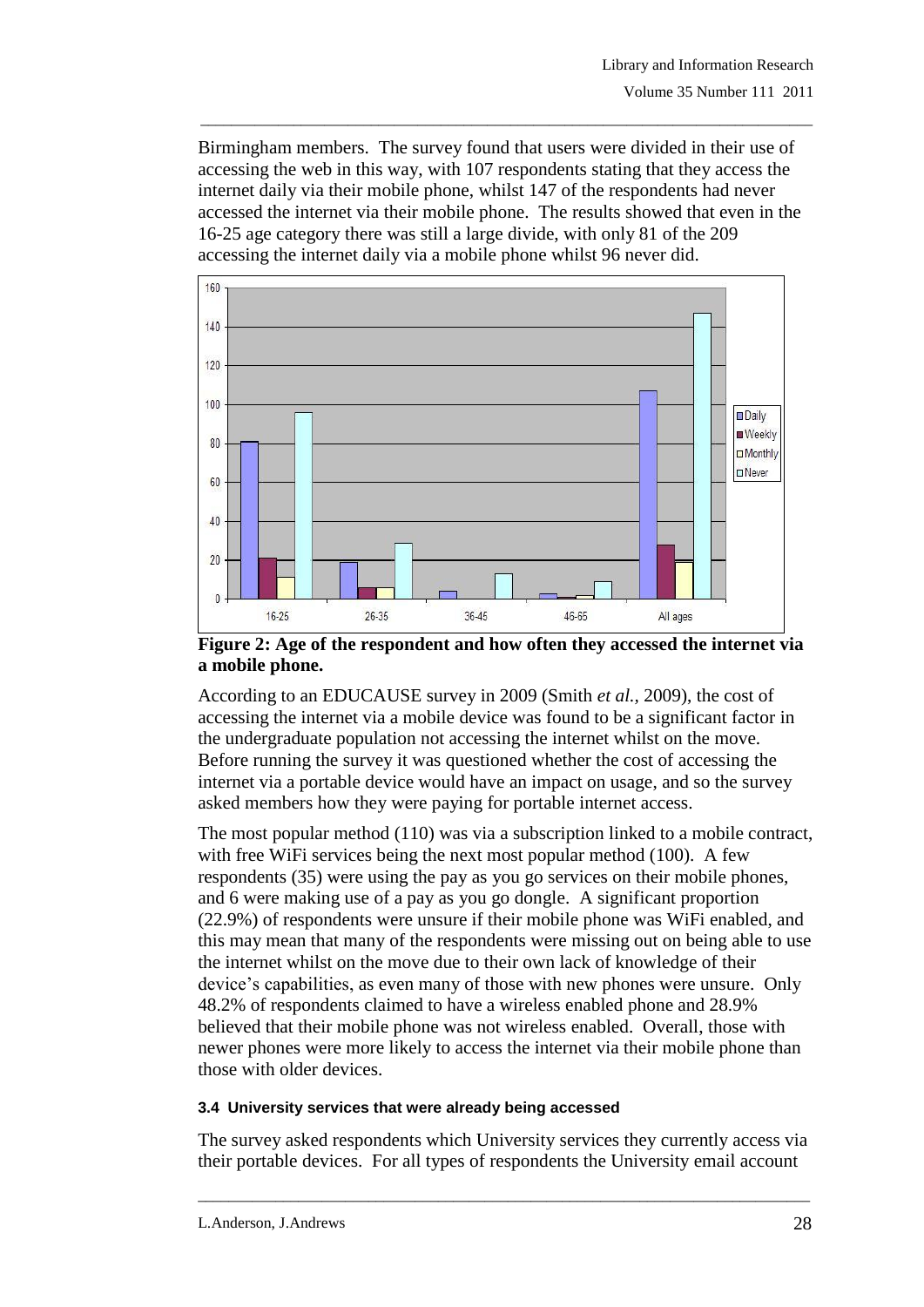was the most popular (156), followed by the university portal (141), Library catalogue (105), WebCT (99 - and the second most popular item amongst undergraduate students), eLibrary (99), e-journals (93), e-books (57). It was encouraging to see that a reasonable proportion of those that are accessing the internet via their portable devices are using library resources, though more work on encouraging this use needs to be done. Overall usage of library resources was more likely by postgraduate and academic staff respondents than by undergraduate students. The latter valued WebCT more highly.

\_\_\_\_\_\_\_\_\_\_\_\_\_\_\_\_\_\_\_\_\_\_\_\_\_\_\_\_\_\_\_\_\_\_\_\_\_\_\_\_\_\_\_\_\_\_\_\_\_\_\_\_\_\_\_\_\_\_\_\_\_\_\_\_\_\_\_\_\_\_\_\_\_\_\_\_\_\_\_

In preparation for the future the survey asked respondents which devices they were planning to purchase in the future. The iPhone was the most popular item (131), followed by a Blackberry (83) and an iPod Touch (71). At the time of the survey the iPad was not available for purchase but a number of respondents still listed this as an item that they plan to purchase in the future (though to date the authors have not seen many iPads in evidence on campus!)

# **4 Conclusion**

The project has shown the importance of testing new devices within an individual academic institution to see how they work with that institution"s services. Each institution has its own work context, types of user, suppliers and electronic services, and therefore each may have a different experience when testing such devices. The project was very low cost, and the ability of staff members to use these devices themselves has proven to be invaluable in terms of keeping staff up to date with the use of specific new technologies. It is only by using these new technologies on a regular basis that staff members can be innovative in employing them. Only then can they both enhance users" experience of the library"s services, and learn to be more time effective in their own work.

Due to the project, many staff members now take the netbook with them to conferences so that they can type up notes during the talks; this has saved time when they return to the office. Others use the "Note" feature in the iPod Touch for the same reason. Netbooks have also been introduced for staff doing stock work in the stacks: previously the stock would have had to be loaded onto a trolley and taken to an office with a PC. The netbooks allow staff members to save time moving the stock by working directly where the stock is shelved. Having the mobile phone and iPod Touch available for staff testing meant that the Library could quickly test to see whether it was worth purchasing iPhones for the roving enquiry staff to use. After testing, this scheme was then fully implemented. This has now led to a further pilot involving having students text one of the mobile phone numbers in order to alert staff that somebody in their study area is causing a disruption (by talking etc.). This means that a member of staff can go directly to that area in order to deal with the complaint, without the student having to leave their study space in order to complain.

The survey was also very low cost and gave a large amount of data about our current users and their technological preferences. It is planned to re-run the survey on a regular basis in order to monitor our users' experiences and expectations, with the aim of ensuring that services can be developed in appropriate directions. For example, many students in the survey stated an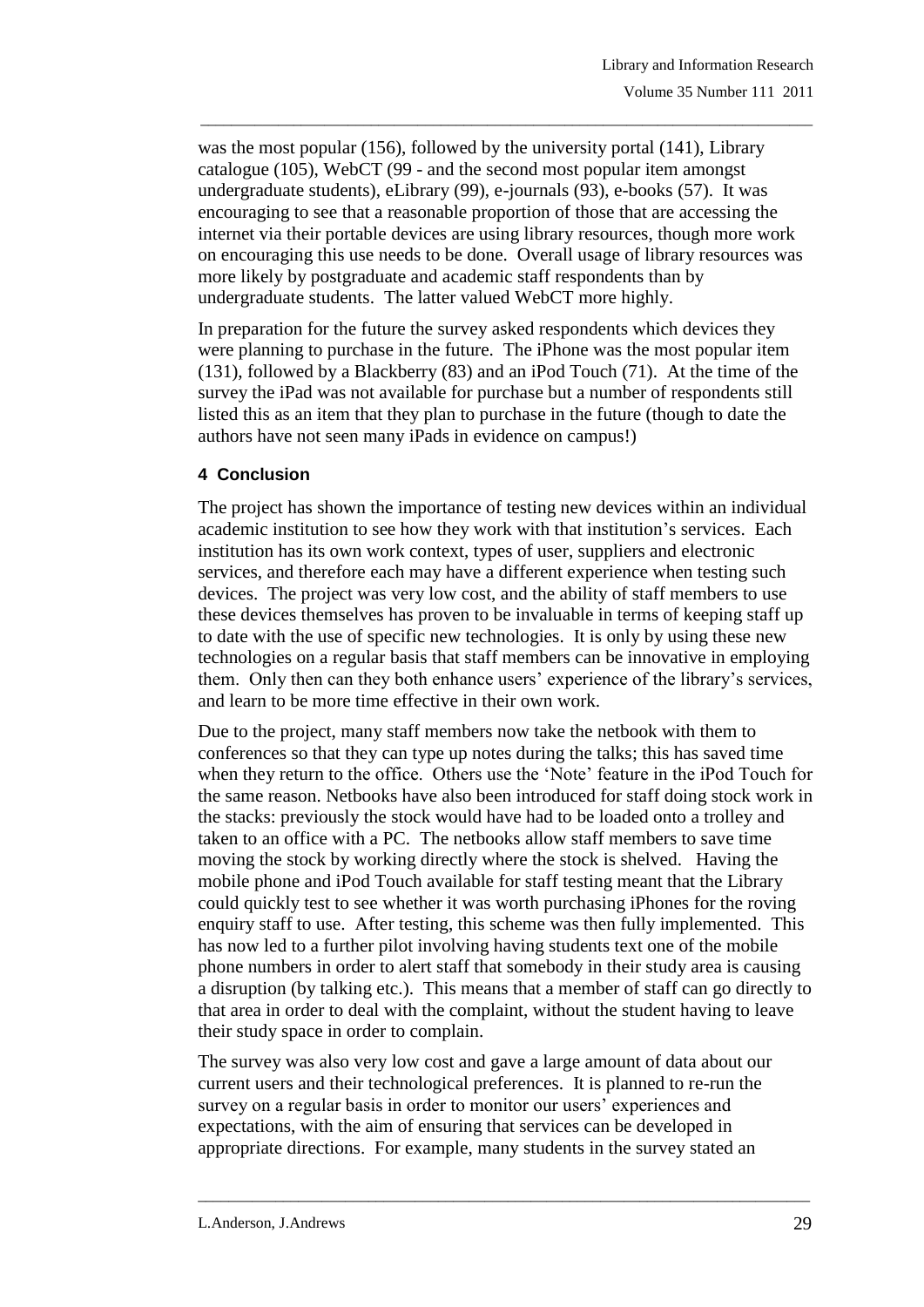intention to purchase the iPad; a future survey would reveal whether this proves to be a popular device amongst that cohort, or if the practical limitations of the device and its cost prove to be prohibitive. This would allow Library Services to re-evaluate any plans to adapt services for best use by this kind of device.

\_\_\_\_\_\_\_\_\_\_\_\_\_\_\_\_\_\_\_\_\_\_\_\_\_\_\_\_\_\_\_\_\_\_\_\_\_\_\_\_\_\_\_\_\_\_\_\_\_\_\_\_\_\_\_\_\_\_\_\_\_\_\_\_\_\_\_\_\_\_\_\_\_\_\_\_\_\_\_

As this is a fast changing area with new devices coming onto the market all the time, so a continuous programme of (judicious) selection and testing needs to be implemented. This will help libraries keep abreast - or one step ahead - of what needs to be done in order to develop services, so that they meet the demands of the current and hopefully future generations of library users.

Libraries may need to lobby publishers and suppliers to provide more e-content in a flexible manner through more helpful business models. For example it would be preferable if users could download content to their own devices so that they can then have offline as well as online access (Anderson, 2011).

The survey showed that the general assumption that the majority of students were accessing the internet on their mobile phones on a regular basis was not true of the Birmingham respondents. The survey also highlighted that those with newer mobile phones were more likely to access the internet via their phone. As price plans for accessing mobile networks become cheaper, and wireless access extends, we can expect to see more library users wanting to interact with library services whilst on the move.

In future surveys the Library expects to find that each year a growing number of users will be accessing the internet via their mobile phones. As such, now is the time to prepare for this and ensure that services are converted into a mobile friendly format so that customer satisfaction can be ensured in the future. To this end, Library Services at the University of Birmingham are pushing to have the Library Services web pages converted so that they are mobile friendly. Library Services at the University of Birmingham recently launched a mobile friendly version of the library reference chat service which has proved to be very popular amongst users. Discussions about how to make more of the library"s services mobile friendly are taking place, in particular in the area of resource discovery and in the short term, a web page detailing how users can gain access to mobile versions of resources is being developed. The devices from the project are being used to test how these mobile versions of resources work so that user instructions can be written.

The Library has already received a few user enquiries about e-book readers and using the mobile version of Refworks. Being able to test things quickly and easily was key to resolving those questions. Project survey results, focus groups and Google Analytics statistics are being used to inform developments so that a 21st Century mobile library service can be developed.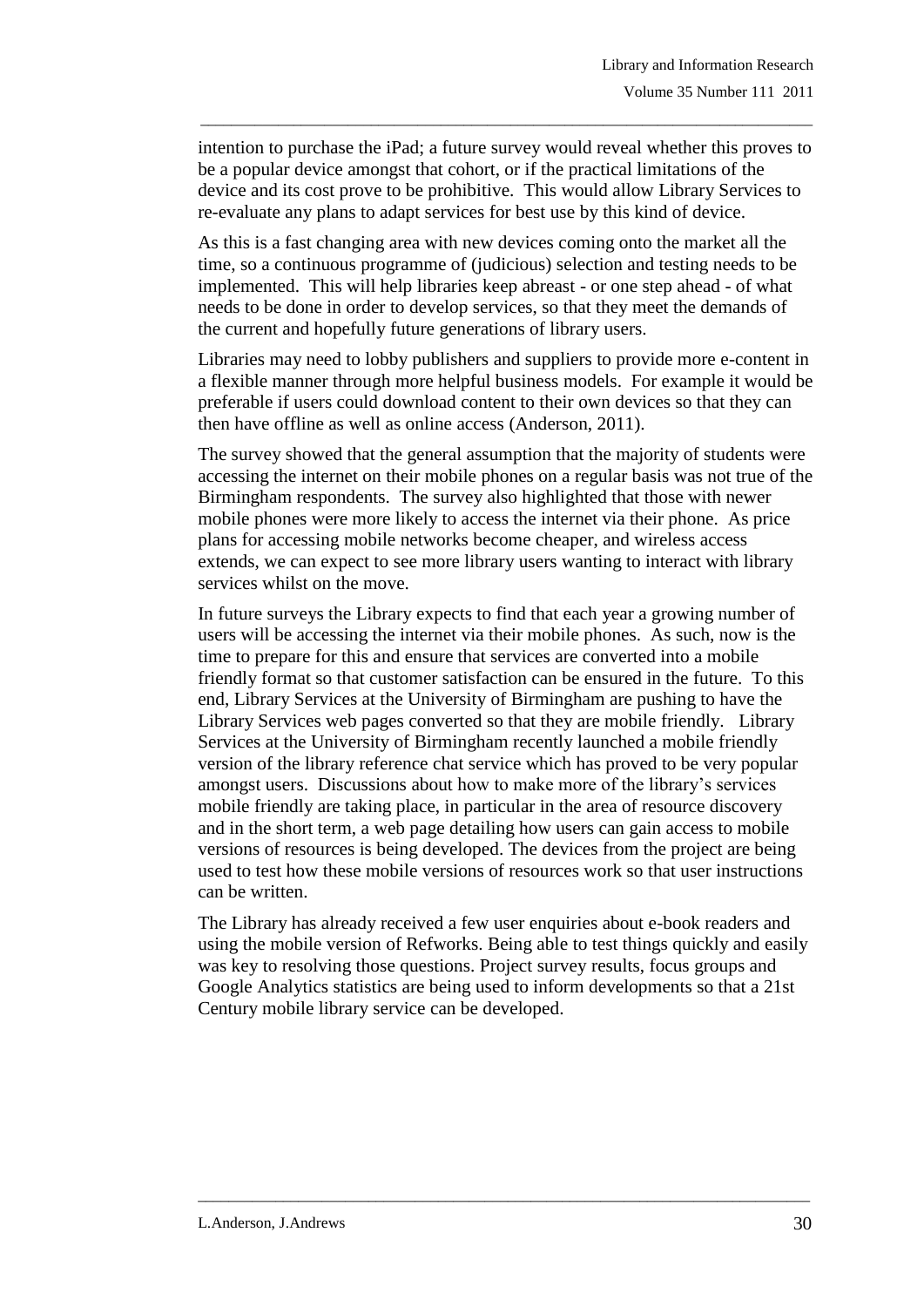# **References**

Anderson, L. (2011) *Publishers restricting the use of ebooks*. URL: [http://newtbham.wordpress.com/2010/11/12/publishers-restricting-the-use-of](http://newtbham.wordpress.com/2010/11/12/publishers-restricting-the-use-of-ebooks/)[ebooks/](http://newtbham.wordpress.com/2010/11/12/publishers-restricting-the-use-of-ebooks/) [accessed 22.02.11].

\_\_\_\_\_\_\_\_\_\_\_\_\_\_\_\_\_\_\_\_\_\_\_\_\_\_\_\_\_\_\_\_\_\_\_\_\_\_\_\_\_\_\_\_\_\_\_\_\_\_\_\_\_\_\_\_\_\_\_\_\_\_\_\_\_\_\_\_\_\_\_\_\_\_\_\_\_\_\_

Bodleian Libraries (2011) *E-book readers at the RSL.* URL: <http://www.bodleian.ox.ac.uk/science/services/e-readers> [accessed 22.02.11].

Booth, C. (2009) *Informing innovation: tracking student interest in emerging library technologies at Ohio University*. URL: <http://www.ala.org/ala/mgrps/divs/acrl/publications/digital/ii-booth.pdf> [accessed 22.02.11].

Campbell, L. (2011) Kindle sales outstrip paperbacks as Amazon has first \$10bn quarter. *The Bookseller*. URL: [http://www.thebookseller.com/news/kindle-sales](http://www.thebookseller.com/news/kindle-sales-outstrip-paperbacks-amazon-has-first-10bn-quarter.html)[outstrip-paperbacks-amazon-has-first-10bn-quarter.html](http://www.thebookseller.com/news/kindle-sales-outstrip-paperbacks-amazon-has-first-10bn-quarter.html) [accessed 22.02.11].

Carlucci Thomas, L.C. (2009) *Mobile access to e-books at Yale*. URL: [http://www.scribd.com/doc/28984716/Mobile-Access-To-E-Books-At-Yale-Lisa-](http://www.scribd.com/doc/28984716/Mobile-Access-To-E-Books-At-Yale-Lisa-Carlucci-Thomas-2009)[Carlucci-Thomas-2009](http://www.scribd.com/doc/28984716/Mobile-Access-To-E-Books-At-Yale-Lisa-Carlucci-Thomas-2009) [accessed 22.02.11].

Hilton III, J. L. and Wiley, D. A. (2010) A sustainable future for open textbooks? The flat world knowledge story. *First Monday*, **15**(8). URL: <http://firstmonday.org/htbin/cgiwrap/bin/ojs/index.php/fm/article/view/2800/2578> [accessed 22.02.11].

JISC Collections. (2009) *JISC national e-books observatory project. Key findings and recommendations*. Final report, November 2009. London: JISC Collections. URL: [http://observatory.jiscebooks.org/reports/jisc-national-e-books-observatory](http://observatory.jiscebooks.org/reports/jisc-national-e-books-observatory-project-key-findings-and-recommendations/)[project-key-findings-and-recommendations/](http://observatory.jiscebooks.org/reports/jisc-national-e-books-observatory-project-key-findings-and-recommendations/) [accessed 11.09.11].

Johnson, L., Levine, A., Smith, R. and Stone, S. (2010) The Horizon report: 2010 edition. Austin, TX: The New Media Consortium. URL: <http://www.nmc.org/pdf/2010-Horizon-Report.pdf> [accessed 11.09.11].

Lippincott, J. K. (2010) A mobile future for academic libraries, *Reference Services Review*, **38**(2), 205-213.

Mallett, E. (2010) A screen too far? Findings from an E-book reader pilot, *Serials*, **23**(2), 140-144.

Miller, C. C. and Helft, M. (2011) Apple moves to tighten control of App Store, *New York Times*, 1 February. URL:

<http://www.nytimes.com/2011/02/01/technology/01apple.html> [accessed 11.09.11].

Newcastle University. (2011) *Newcastle University Library e-book reader loans – frequently asked questions*. URL:

[http://www.ncl.ac.uk/library/resources/ebooks/faq/loan\\_scheme.php](http://www.ncl.ac.uk/library/resources/ebooks/faq/loan_scheme.php) [accessed 22.02.11].

Page, B. (2011) New sites for Kindle readers to "Lendle" to each other, *Guardian,*  16 February. URL: [http://www.guardian.co.uk/books/2011/feb/16/new-sites](http://www.guardian.co.uk/books/2011/feb/16/new-sites-kindle-lendle)[kindle-lendle](http://www.guardian.co.uk/books/2011/feb/16/new-sites-kindle-lendle) [accessed 22.02.11].